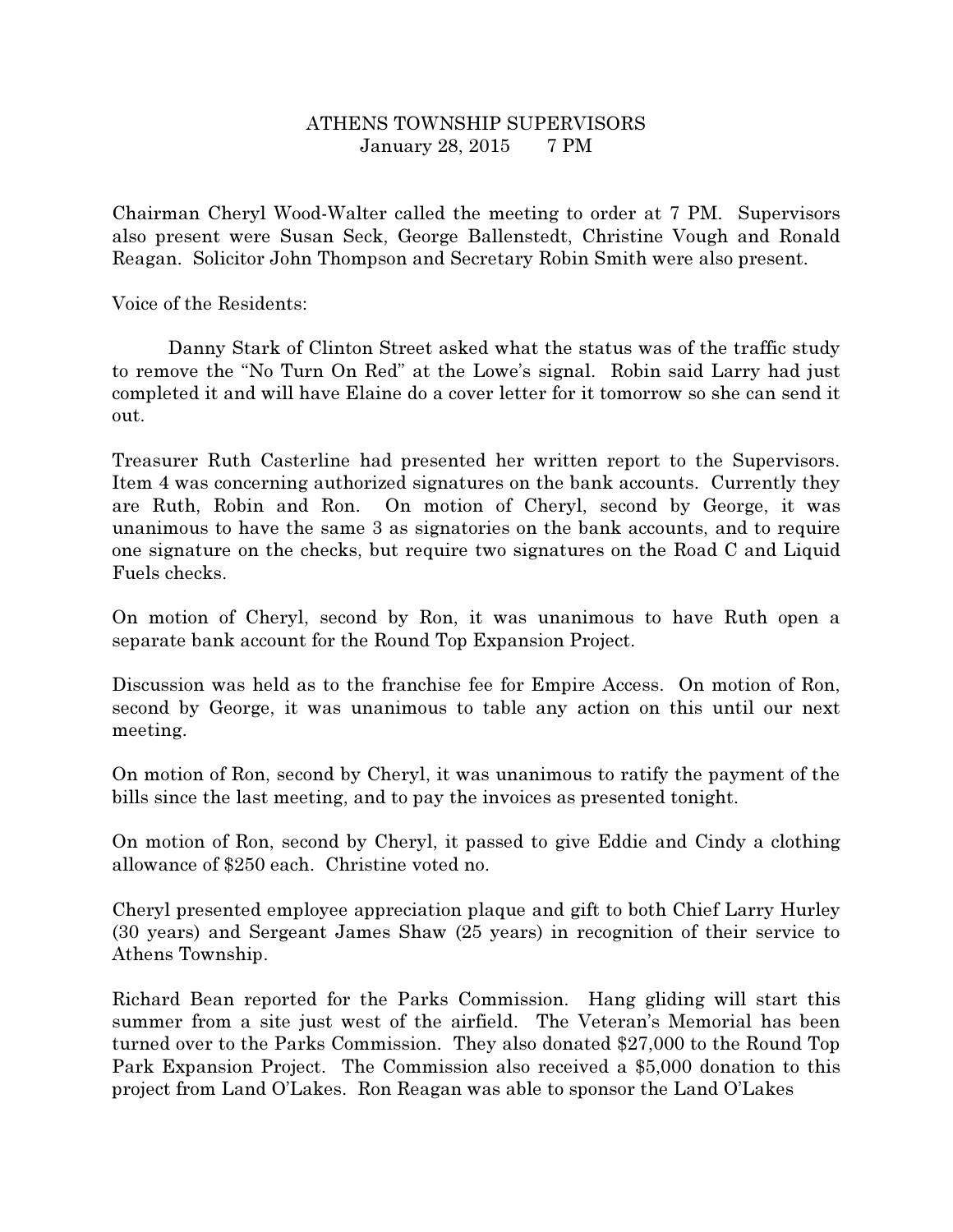Page Two Athens Township Supervisors January 28, 2015

grant as he is a milk supplier for them. They are very appreciative of both these generous donations. The Commission will also be applying for additional grants. They intend to start the site clearing for the expansion in February. They would like to request some inmates to help with this. On motion of Cheryl, second by Christine, it was unanimous to sign the application for the inmates. Ralph Blowers of Front Street, East Athens, said if we get inmates, we'll need to get an outhouse. That won't be necessary because we have facilities in the park already. He also asked if we would be moving the eternal flame and we will not. Richard will ask the fire company to take the star down. They will also be installing more fencing at the Jim King Memorial Park sometime this summer.

No one was present from Athens Township Authority.

Ron presented the Paul Baird 2-lot subdivision on Tutelow Creek Road for review. We are still waiting for the sewage module. Planning Commission recommends preliminary and final plan approval upon receipt of the module. On motion of Ron, second by Cheryl, it was unanimous to grant preliminary and final plan approval contingent upon receipt of the sewage module.

Next was Five Star Equipment, Inc. final plan approval on their land development located at 711 State Route 199. Planning Commission recommends approval upon correction of the parking spaces. A letter from Tim Higley, Sales Manager of the PA stores, stated they will have the spaces relined to 10' x 20' by May 1, 2015. Robin said there is only one as-built map, so we will need 7 additional copies. On motion of Ron, second by George, it was unanimous to grant final plan approval to this land development, contingent upon resolution of these 2 deficiencies.

Ron presented the Annual Reports from both Planning Commission and Zoning Hearing Board.

On motion of Ron, second by Cheryl, it was unanimous to approve the minutes of December 17, 2014 an January 5, 2015 as written.

Robin presented information on two classes for the Public Works Department. These will be reviewed by the Board for our February meeting.

On motion of Christine, second by George, it was unanimous to reappoint Drs. Bruce Carpenter and Kenneth Meyer to the Spalding Memorial Library Board as the representatives from Athens Township.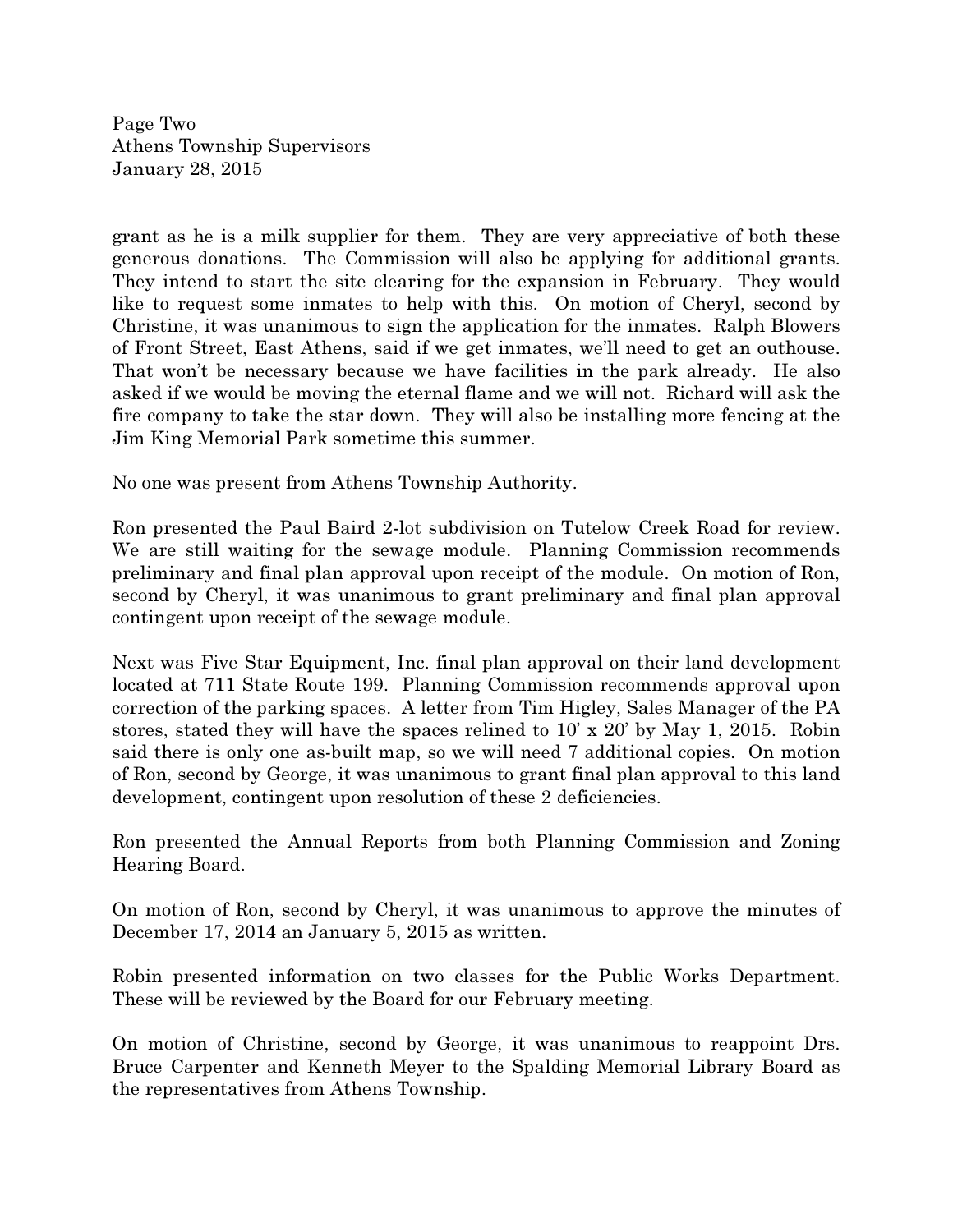Page Three Athens Township Supervisors January 28, 2015

On motion of Ron, second by George it was unanimous to have Cheryl sign the tower lease for Robert Packer Hospital.

On motion of Ron, second by Christine, it was unanimous to sign the CDL testing contract with American Drug and Alcohol Diagnostics, LLC and to pay their consulting fee for 2015 of \$200.

Robin received the Certificate of Origin for the new grader late this afternoon.

On motion of George, second by Christine, it was unanimous to accept the monthly reports as presented. Eddie included an Annual Report that compared permits for 2013 and 2014.

Correspondence/Information was as listed in the meeting agenda.

Danny Stark of Clinton Street asked about the status of the request for a street light at the intersection of Pennsylvania Avenue and West Lockhart Street. The Board advised him that the people making the request also stated there were street lights at every other intersection between Elmira Street and Pennsylvania Avenue, and there are none. No action was taken.

Chairman Wood-Walter took the Board into executive session at 7:52 PM for personnel and litigation. The secretary was excused at this time and the remaining minutes were taken by Ronald Reagan. The regular meeting reconvened at 10:09 PM.

On motion of Cheryl, second by George, it was unanimous to have John Thompson draft a letter to Bradco concerning the truck issues.

On motion of George, second by Christine, it was unanimous to approve Chief Hurley's Memorandum of Understanding for the year 2015.

On motion of Ron, second by Cheryl, it was unanimous to authorize John to send a letter to Mike Austin advising him he needs to file for a Conditional Use hearing for the old proposed Simonds gravel mine in Wildwood.

The fire company had requested to meet with the Board concerning their contract. The Board will have them come on February 2, 2015 at 6 PM. They will then see Andy Harding at 7 PM for the proposed building expansion.